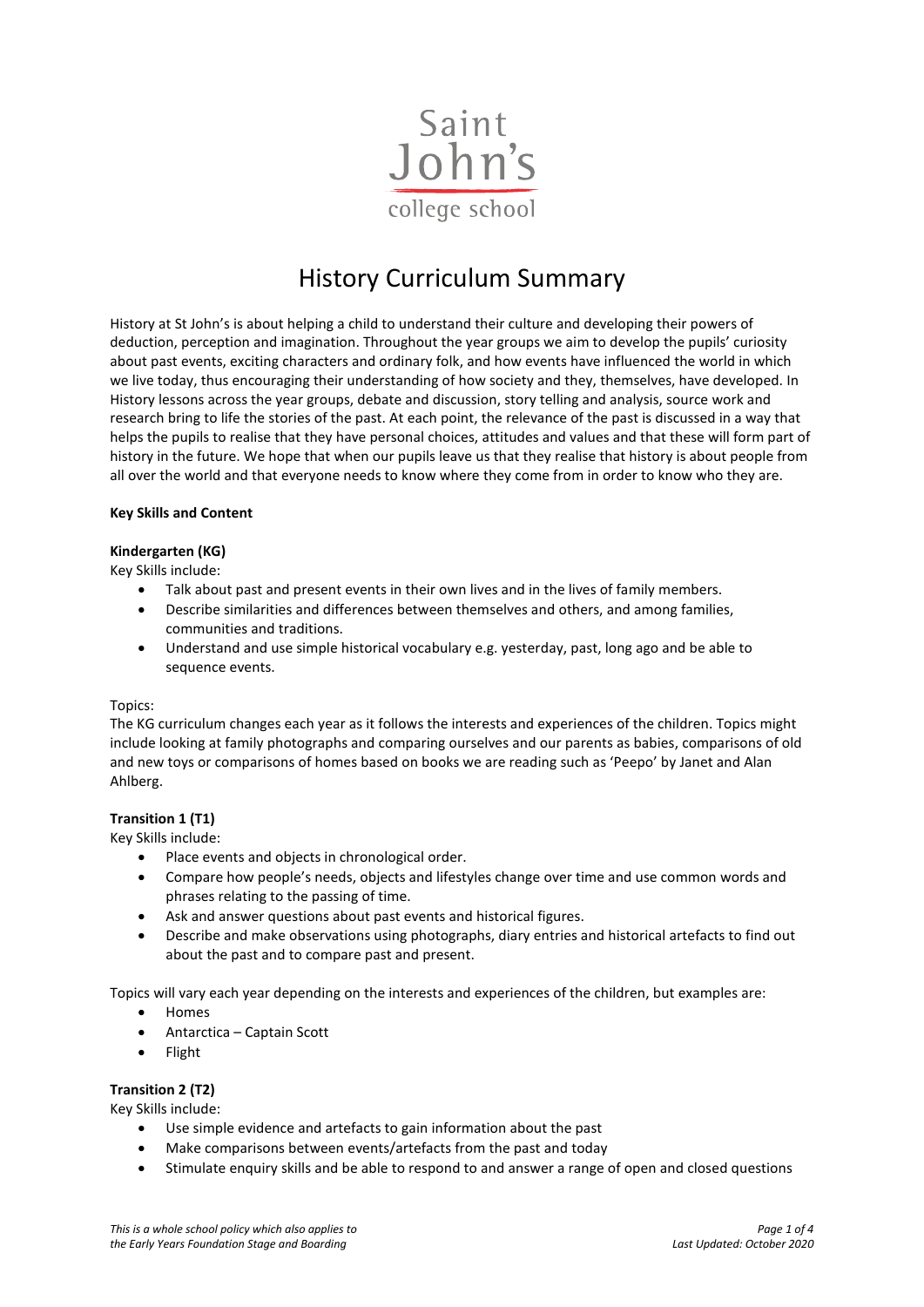- Recognise a number of ways the past is represented
- Use a range of ICT-based resources to further research and answer questions (Video, DVD, Laptops and Search Engines.)
- Recognise why people did things, why events happened and what happened as a result
- Use a range of common words and phrases relating to the passing to time. (Before, after, a long time ago, grandparents' time, parents' time, past)
- Use stories, eye-witness accounts, pictures and photographs to find out about the past
- Recognise that events in the past can be recorded in different ways.

Topics will vary each year depending on the interests and experiences of the children but examples are:

- Victorians
- Famous people

## **Form 1**

Key Skills include:

- Place events in chronological order and know how a country has changed through history.
- Use historical vocabulary to make connections and contrasts between different events in history.
- Ask and answer historical questions about the past.
- Use a range of different sources to explore and answer questions about the past.

Topics will vary each year but examples are:

- Romans
- Saxons
- Vikings

In the Summer term, the topic for study is chosen by the children and they are guided to make informed choices about what questions to ask, how to research and find out answers and how to present the information. Skills taught and learnt are in line with those listed above.

## **Form 2**

Key skills include:

- Place events in world history in chronological order.
- Use a widening historical vocabulary to make connections and contrasts between different events in world history.
- Ask their own historical questions about the past.
- Use a range of different sources to explore and answer questions about the past and understand the difference between primary and secondary sources, making judgements on the differing sources.
- Understand the importance of historical enquiry and develop research skills.
- Understand how events can be viewed differently from different historical perspectives.

Topics will vary each year but examples are:

- Ancient Egyptians
- World War II
- **Aztecs**
- Greeks

In the Lent term, the topic for study is chosen by the children and they are guided to make informed choices about what questions to ask, how to research and find out answers and how to present the information. Skills taught and learnt are in line with those listed above.

## **Form 3**

Key Skills include:

- Compare different sources to make judgements about the past and develop an understanding of the difference between fact and opinion.
- Develop an understanding of change and continuity in history.
- Place an increasing range of events in chronological order.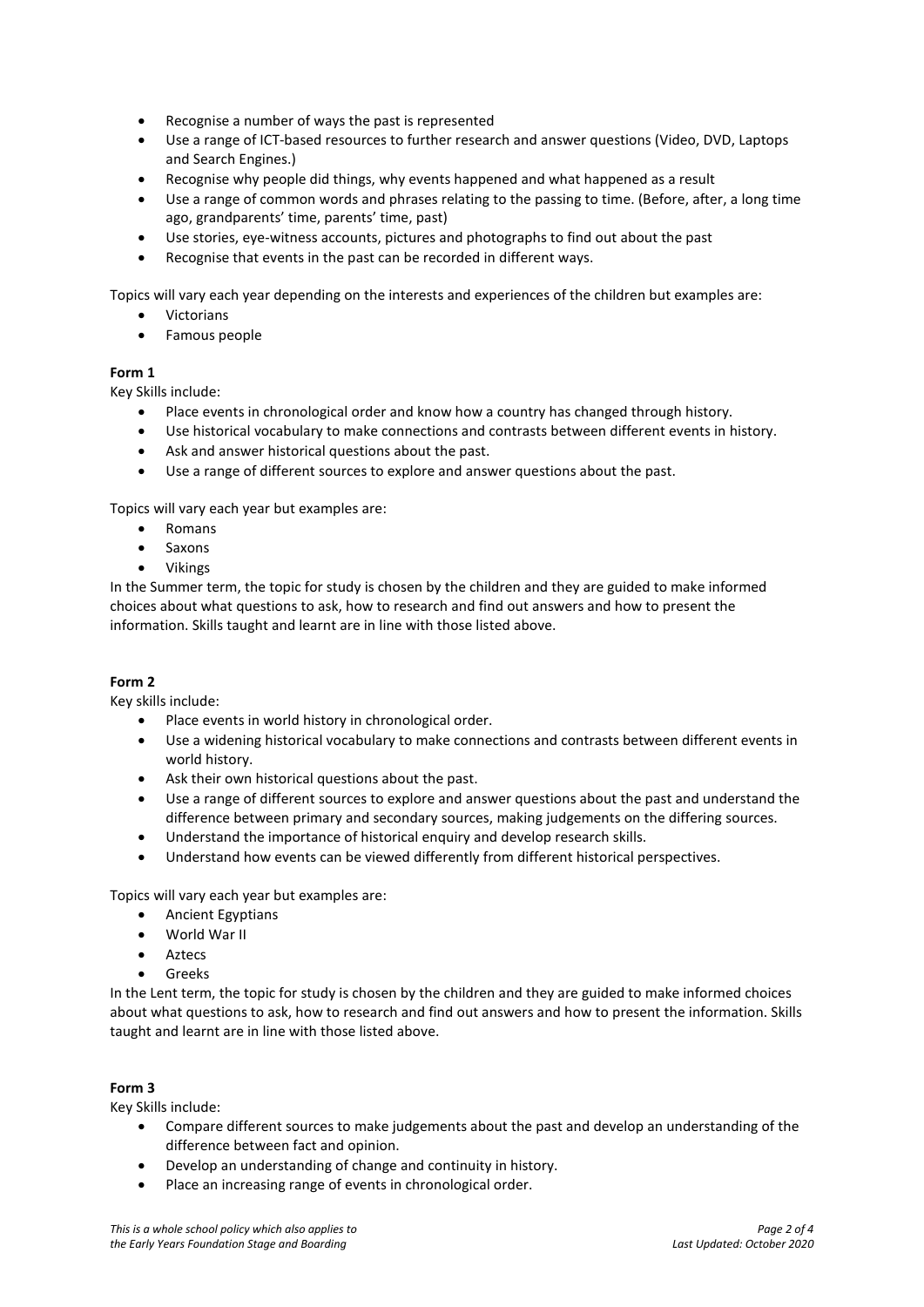- Use a widening historical vocabulary to make connections and contrasts between different events in British history.
- Use a range of different sources to explore and answer questions about the past and understand the difference between primary and secondary sources, making judgements on the differing sources.
- Understand the importance of historical enquiry and develop research skills.
- Understand how events can be viewed differently from different historical perspectives and how values and beliefs changed over time.

## Topics:

The whole of the third form is spent studying the Tudor period. This includes learning about:

- Tudor monarchs
- Battle of Bosworth
- Break with Rome and the dissolution of the monasteries
- Mary Rose
- Spanish Armada
- Tudor explorers
- Shakespeare's Theatre

## **Form 4**

Key skills include:

- Use a range of historical evidence to understand the past, focussing on use of written source material and be able to interpret and evaluate it effectively.
- Develop an understanding of change and continuity in history.
- Place an increasing range of events in chronological order.
- Use a widening historical vocabulary to make connections and contrasts between different events in history.
- Understand the importance of historical enquiry and develop research skills.
- Understand how events can be viewed differently from different historical perspectives and how values and beliefs changed over time.

## Topics:

• Victorians (including the Great Exhibition, rich and poor, child labour, education, public health, crime and punishment)

In the Summer term, the topic for study is chosen by the children and they are guided to make informed choices about what questions to ask, how to research and find out answers and how to present the information. Skills taught and learnt are in line with those listed above.

## **Forms 5 and 6**

Key Skills include:

- Have a strong understanding of chronology.
- Understand the causes and consequences of historical events.
- Be able to describe the differences between ways of life at different times.
- Be able to interpret a variety of different sources of evidence through comprehension, corroboration by cross-referencing sources, the evaluation of sources for utility, deduction and interpretation.
- Be able to construct an historical argument both orally and in written form, using evidence to support statements and showing a good understanding of the different opinions and the difference between fact and opinion.
- Carry out an historical enquiry, using a range of sources.
- Be able to organise, analyse and communicate, using the appropriate historical vocabulary.

#### Topics:

In Forms 5 and 6, the children work on a two-year course on the Medieval Realms (1066-1485), leading to Common Entrance or Scholarship level, where necessary for entrance to Senior Schools. This includes learning about:

- 1066 (claimants to the throne, the Battle of Hastings)
- William the Conqueror and the Normans